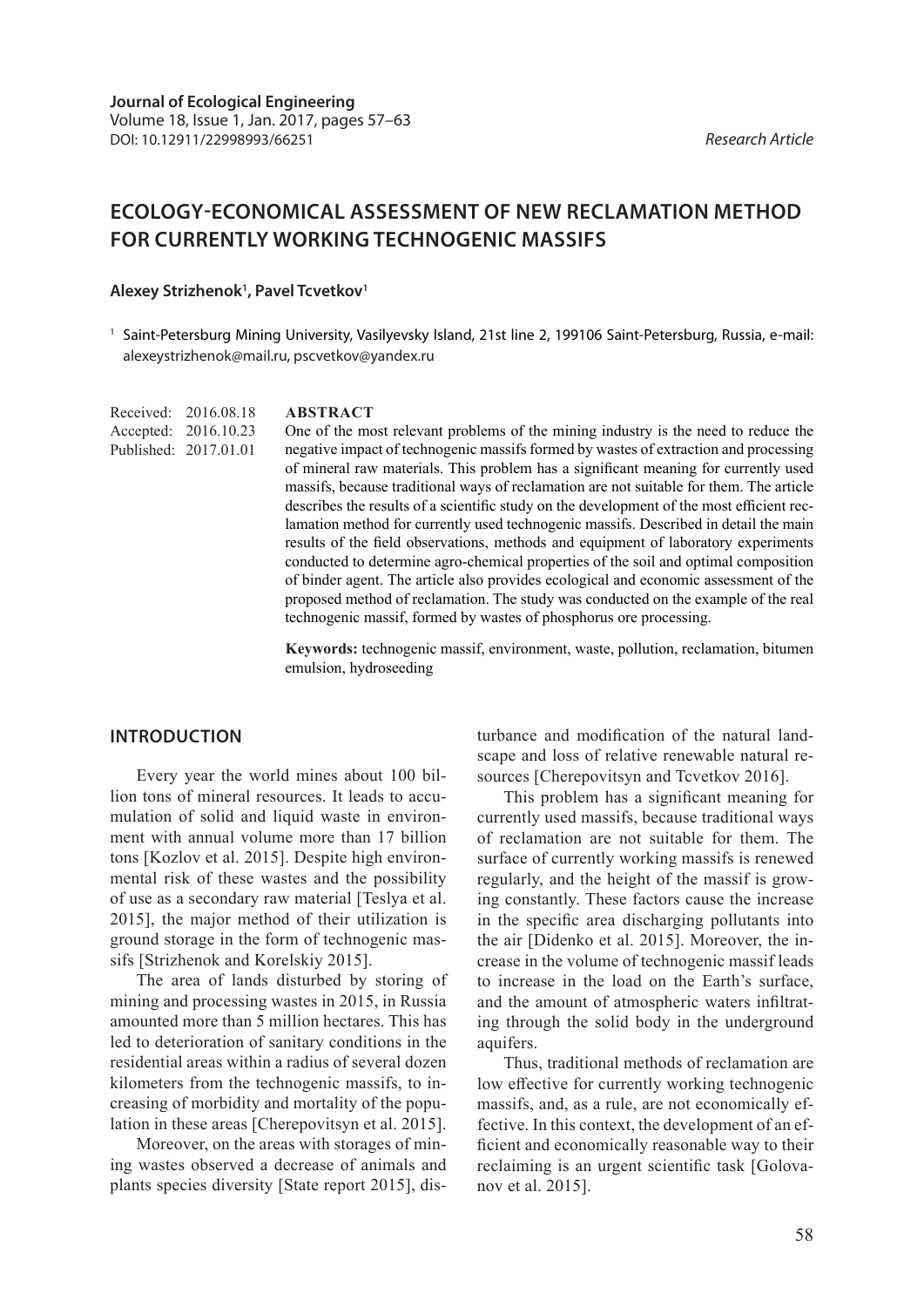## **MATERIALS AND METHODS**

The main methods of research were: system analysis of fundamental scientific works of Russian and foreign scientists on this subject; monitoring, landscape-geochemical, bioindicative, experimental and analytical works in the field and laboratory with a using of modern scientific instrument base.

Soil samples in the area of technogenic massif to determine agrochemical characteristics were taken in accordance with standard "Sampling of soils" [GOST 28168-89] and standard "Methods of soil sampling and sample preparation for chemical, bacteriological, helminthological analysis" [GOST 17.4.4.02-84].

Testing of the durability characteristics of binder reagent was carried out in accordance with standard "Petroleum bitumens. Method for determination of depth of needle penetration" [GOST 11501-78], standard "Petroleum bitumen. Method for determination of ductility" [GOST 11505-75] and standard "Petroleum bitumen. The method of the determination of softening point by ring and ball" [GOST 11506-73].

The whole scientific instrumental base for carrying out field surveys, for chemical analysis of collected soil samples and for testing of the binder reagent durability characteristics were given by the laboratory of Environmental monitoring of the Saint-Petersburg Mining University [Scientific instrument base 2016].

The main methods of chemical analysis of soils samples were x-ray fluorescence and atomic absorption methods. It allowed to establish their qualitative and quantitative composition, as well as agrochemical properties of soils, which formed the massif [Fedorec et al. 2009].

To determine the stability of the protective membrane to aggressive natural environmental conditions the climate chamber Q-SUN XE-3 was used.

#### **Details of laboratory experiments**

Dusting surfaces of technogenic massif, which is periodically renewed, is reclaimed by physic-chemical method by fixing soil with binding reagent, which has sufficient durability properties (not less than 0.2 MPa) to resist the destructive effects of wind.

The enterprise (object of the research) use lignosulfonate solution as a binding agent. This binding agent has sufficient strength in cold period of the year. However, its strength and durability reduced greatly during the warm period (4.5 months per year) under the influence of solar radiation. It increases the frequency of processing dusty surfaces, and therefore, annual costs of this process.

The analysis of existing experience of fixing dusty surfaces of alluvial massifs showed that the most acceptable method of temporarily fixing is processing of surface with anionic bitumen emulsion [Olejnikov et al. 1989]. With this in mind, in laboratory experiments were determined the concentration (in terms of bitumen weight ratio) and consumption of anionic bitumen emulsion solution to obtain a satisfactory quality of the protective membrane. In experiment was used an anionic bitumen emulsion EBA-3.

For application of fixing reagents was used spray gun. It has the next principle of action. Part of the compressed air, supplied to the spraying, is directed into a calibrated vessel with fixing agent. Pulp squeeze into a spray bottle under created pressure. Then it dispersed by air at the surface of the sample. Amount of dispersed solution was monitored by a gauge scale.

For physic-chemical analysis of soil fixing, we used next methods:

- determination of the durability characteristics with penetration method by the press-on dynamometer (minimum load, causing the destruction of the protective layer by needle  $d = 0.5$  mm).
- determination of the infiltration time (time of forming a protective layer, s);
- determination of the infiltration depth (thickness of the protective layer, cm);
- determination of the hydraulic resistance through the change of durability after flooding;
- determination of the hydraulic conductivity of the layer, m/day;
- determination of the layer weather resistance through the change of durability.

Weather resistance tests were made in a climate chamber Q-SUN XE-3. Tests include exposure of artificial light (close to the sun), irrigation by water and establishment of temperature conditions. Samples were tested in 50 alternate cycles of wetting and drying by quartz lamp at 40°C. The protective layer of the dried in natural conditions samples were tested on durability [Environmental camera Q-SUN Xe-March 2016].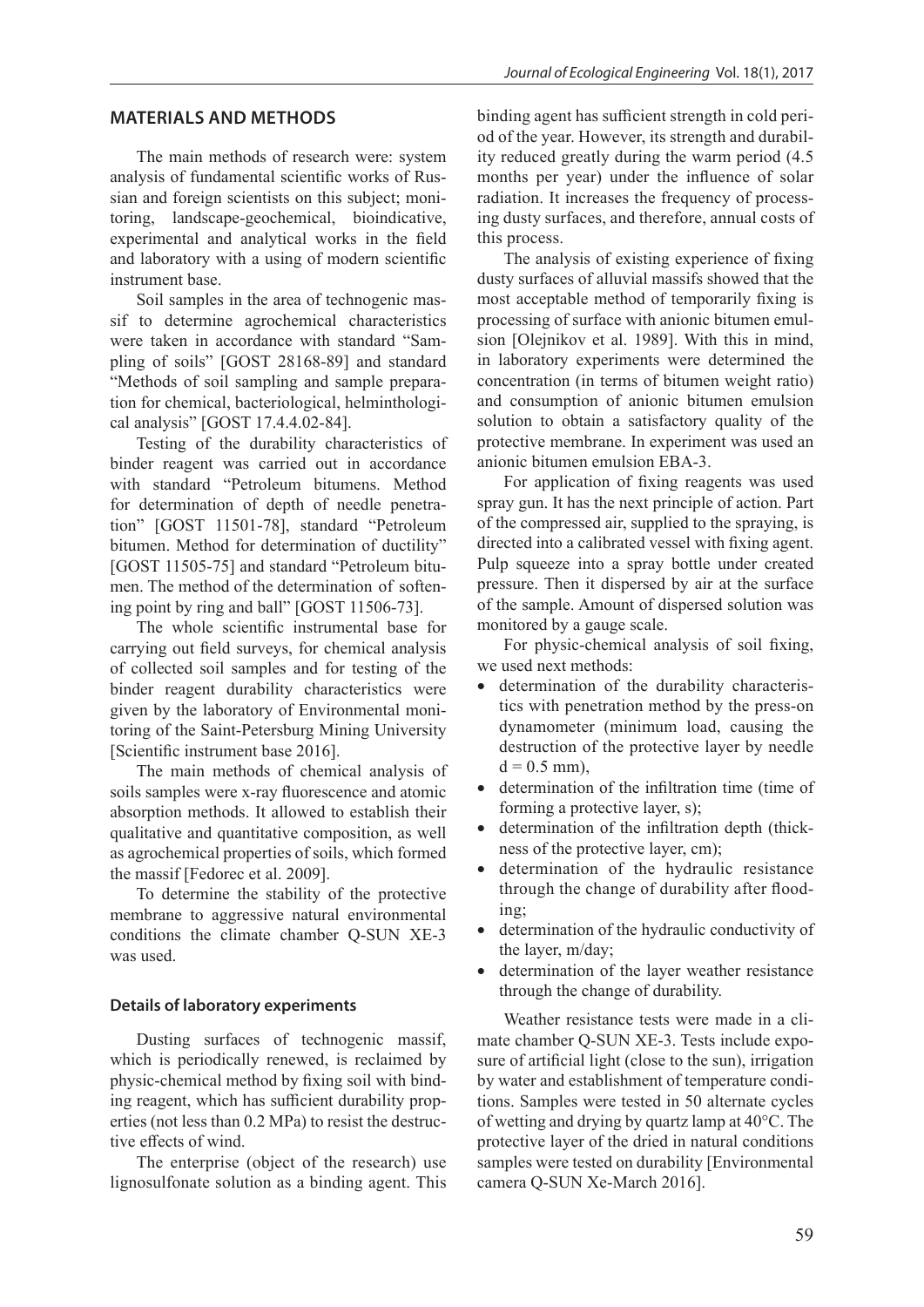#### **Economic evaluation**

As a rule, reclamation is unprofitable activity. Given this fact, for economic effectiveness evaluation was used method of comparing of the proposed reclamation technology and reclamation technology used by the enterprise today.

The main expenses selected for comparison are: costs for raw materials (bitumen emulsion and lignosulfonate) and payments for the emissions of pollutants (inorganic dust). Implementation of new reclamation technology will not require new equipment and additional human resources. The results of experiments and observations were taken as initial data for evaluation (Table 1).

The legislation of Russia provides different tax rates for normative, limit (agreed for a certain period) and above-limit emissions. The total amount of environmental payments could be calculated by formula 1.

$$
P = k_{reg} * (T_n * E_n + T_n * k_l * (E_l - E_n) ++ T_n * k_h * (E_h - E_l)),
$$
 (1)

where:  $P$  – total amount of environmental payments, RUR;

> $k_{\text{rec}}$  – regional increasing coefficient (for the region of research  $-1.4$ );

> $T_n$  – tax rate for normative emission (for inorganic dust – 21 RUR/ton);

 $E_n$ ,  $E_p$ ,  $E_a$  – normative, limit and abovelimit emissions (fact amount), ton;

 $k_{i}$  – increasing coefficient for limit emission (5 units);

 $k_{al}$  – increasing coefficient for above-limit emission (25 units).

At the same time, it is possible that the enterprise have no confirmed normative and limit amount of emission. In this case, the total amount of environmental payments is calculated by a maximum tax rate  $(T_n^* k_{al})$ .

The evaluation of financial effectiveness of the proposed technology was carried out on the basis of discounted cash flow method. Given the current unstable economic situation in the country, the minimal discount rate should be taken at the level of  $17\%$  (inflation + key rate of the Bank of Russia) [Kozlov et al. 2016]. However, in view of the fact that this is non-profit project, discount rate could be changed depending on the vision of the company's management [Ponomarenko et al. 2016]. In this regard, calculation was made for rates of 15%, 20%, 25% and 30% for 5-years period.

#### **RESULTS AND DISCUSSION**

The explored massif is alluvial technogenic massif, formed by wastes of phosphorus ore dressing process. Its total area is 7.8 km<sup>2</sup>.

 $P = k_{reg} * (T_n * E_n + T_n * k_l * (E_l - E_n) +$  for area of massif with not renewing surface. Sec-The analysis of existing methods of fixing and reclamation of technogenic massif's dusty surfaces, as well as authors' field observations allowed to establish the need for implementation of reclamation in 2 stages. First – biological stage ond – physic-chemical stage for area of massif with periodically renewing surface.

> The biological reclamation is more difficult, but more durable, because it is done for the whole entire period of the massif operation. Chemical analysis of soil samples showed that the main minerals of massif are  $SiO_2$  (40–45%), Al<sub>2</sub>O<sub>3</sub> (15–17%), Na<sub>2</sub>O (9–10%), CaO (6–7%),  $K_2O(4, 5-5%)$  и  $P_2O_5(1-1, 5%)$ .

> Phosphorus, potassium and calcium are the most important elements, which play a significant role in plant nutrition. Our agrochemical study showed that:

- 1) Potassium migrates in the soil solution easily and is in the form digestible by plants. Consequently, during the biological reclamation of this territory there is no need in adding additional potash fertilizer.
- 2) Phosphates contained in these soils are inaccessible to most plants. It is connected with partial dissolution of aluminum oxide, which interact with converted in the pore solution of phosphorus oxide. As a result, it compounds a

**Table 1.** Results of experiments and observations

| Indicator                                                                 | Unit             | Using bitumen emulsion | Using lignosulfonate |
|---------------------------------------------------------------------------|------------------|------------------------|----------------------|
| The problem area of technogenic massif                                    | Ha               | 200                    | 200                  |
| Minimal number of processing per year<br>(in optimal climatic conditions) | number           |                        |                      |
| Expenditure                                                               | 1/m <sup>2</sup> | 1.5                    |                      |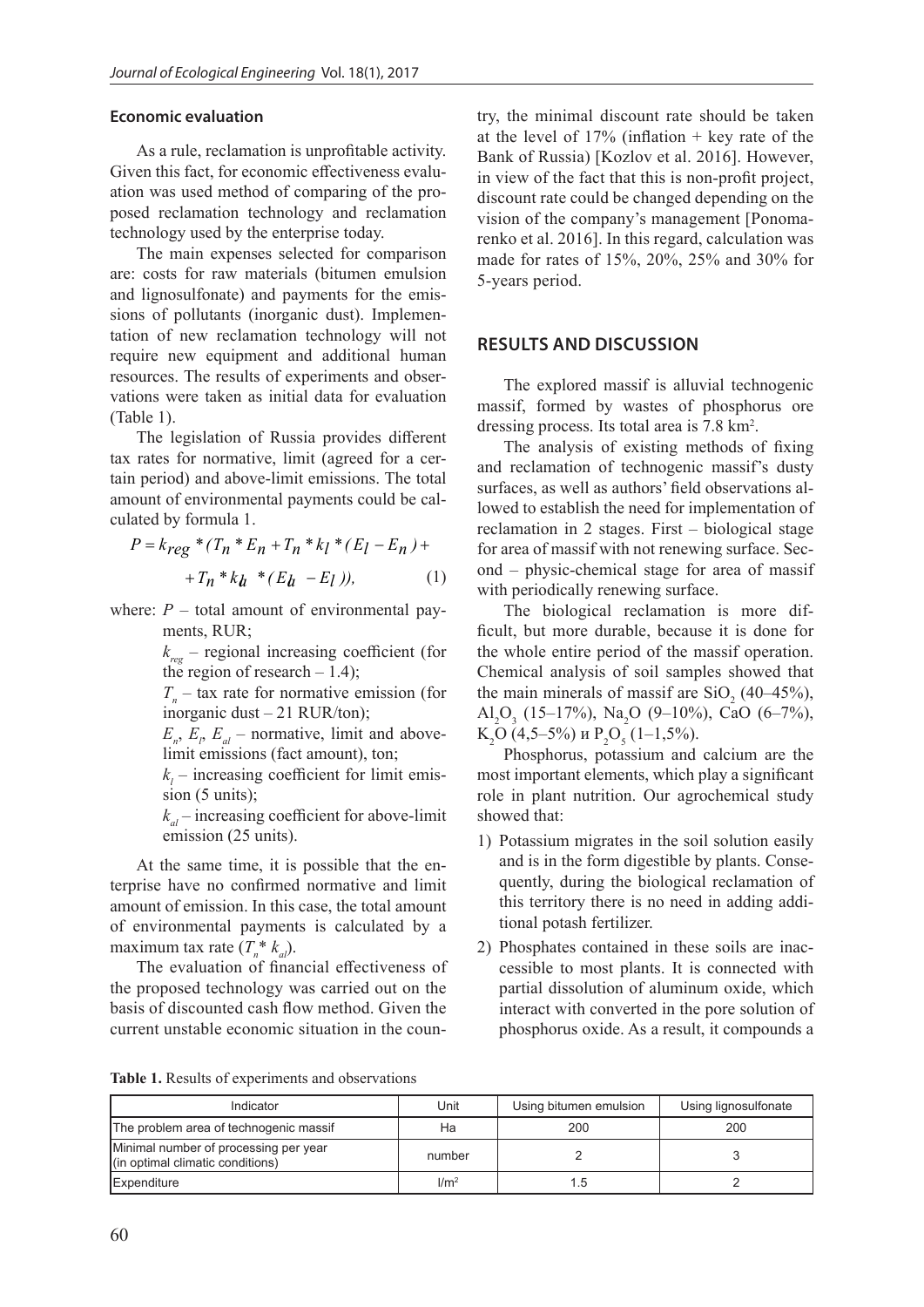difficultly soluble aluminum phosphate. However, some forms of plants are able to extract up to 50–60% of the phosphorus contained in these soils.

3) Soil requires enrichment by organic matter, which play an important role not only in plant nutrition, but also in creating a favorable water regime. Enrichment of the substrate in organic matter can be achieved by introduction of large doses of biologically active organic fertilizer – manure and compost, peat, chopped straw or sawdust. The thickness of these substances layer should be 3–5 cm. In addition, given that the soil does not contain nitrogen, the plants need additional ammonium nitrate in amount of 150 kg/ha.

The main success of the biological reclamation depends on preliminary preparation of the surface, the timely introduction of nitrogen and phosphate fertilizers, and proper selection of plants [Kapel'kina 1993]. From perennial grasses, the preference in the process of biological reclamation of disturbed lands should be given to sand-elymus as the most resistant plants on sandy soils.Thus, nepheline refinement tailings are favorable substrate for biological reclamation and creation of conditions for fixing the surface layer.

Biological reclamation should be carried out in the following sequence:

- 1) Uniform application of the peat layer, and then, two weeks before planting sand-elymus, mineral fertilizers – double superphosphate (1.5–2 cwt/ha) and ammonium nitrate (4 cwt/ha).
- 2) Sand-elymus must be sowed from mid-September till severe frosts with continuous line of planting and seeding depth of 1.5–3 cm, with the following rolling and harrowing. sand-elymus seeding rate is 30–35 kg/ha.
- 3) To maintain sufficient height of grass, which provides erosion control function, it is necessary to make fertilizer at the same amounts as before the biological reclamation every spring after regrowth of grass during first 2–3 years [Ljubimova et al. 1970].

The results of the EBA-3 durability characteristics tests with different content of binder and bitumen are presented in Table 2.

Experimental studies have shown that optimum fixing conditions are achieved by using an anionic bitumen emulsion containing 10% of bitumen and consumption rate of fixing solution at  $1.5 \text{ } \frac{\text{m}}{\text{m}^2}$ . These options allow to form the protective membrane on the surface of the massif with durability 0.204–0.216 MPa. Such membrane has

| Fixing conditions              |                               |                                      | Relative durability of the |
|--------------------------------|-------------------------------|--------------------------------------|----------------------------|
| Composition of fixing solution |                               | Consumption                          | solution (including solar  |
| The content of the emulsion, % | The content of the bitumen, % | of fixing solution, I/m <sup>2</sup> | radiation effect)*         |
| 10                             | $~10-5$ (4.87)                | 1.25                                 | 0.45                       |
| 20                             | ~10(9.74)                     |                                      | 0.72                       |
| 30                             | ~15(14.61)                    |                                      | 0.85                       |
| 40                             | ~19.48)                       |                                      | 0.95                       |
| 10                             | $~10^{-5}$ (4.87)             | 1.50                                 | 0.55                       |
| 20                             | ~10(9.74)                     |                                      | 1.05                       |
| 30                             | ~15(14.61)                    |                                      | 1.05                       |
| 40                             | $~19.48$ )                    |                                      | 1.07                       |
| 10                             | $~10-5$ (4.87)                | 1.75                                 | 0.55                       |
| 20                             | ~10(9.74)                     |                                      | 1.02                       |
| 30                             | ~15(14.61)                    |                                      | 1.05                       |
| 40                             | ~19.48)                       |                                      | 1.07                       |
| 10                             | ~5(4.87)                      | 2.00                                 | 0.56                       |
| 20                             | ~10(9.74)                     |                                      | 1.02                       |
| 30                             | ~15(14.61)                    |                                      | 1.05                       |
| 40                             | $~19.48$ )                    |                                      | 1.05                       |

**Table 2.** The results of the EBA-3 durability characteristics tests

\* – under "relative" means the durability determined by the method of penetration, which taken relative to durability equivalent to 0.200 MPa under pressure.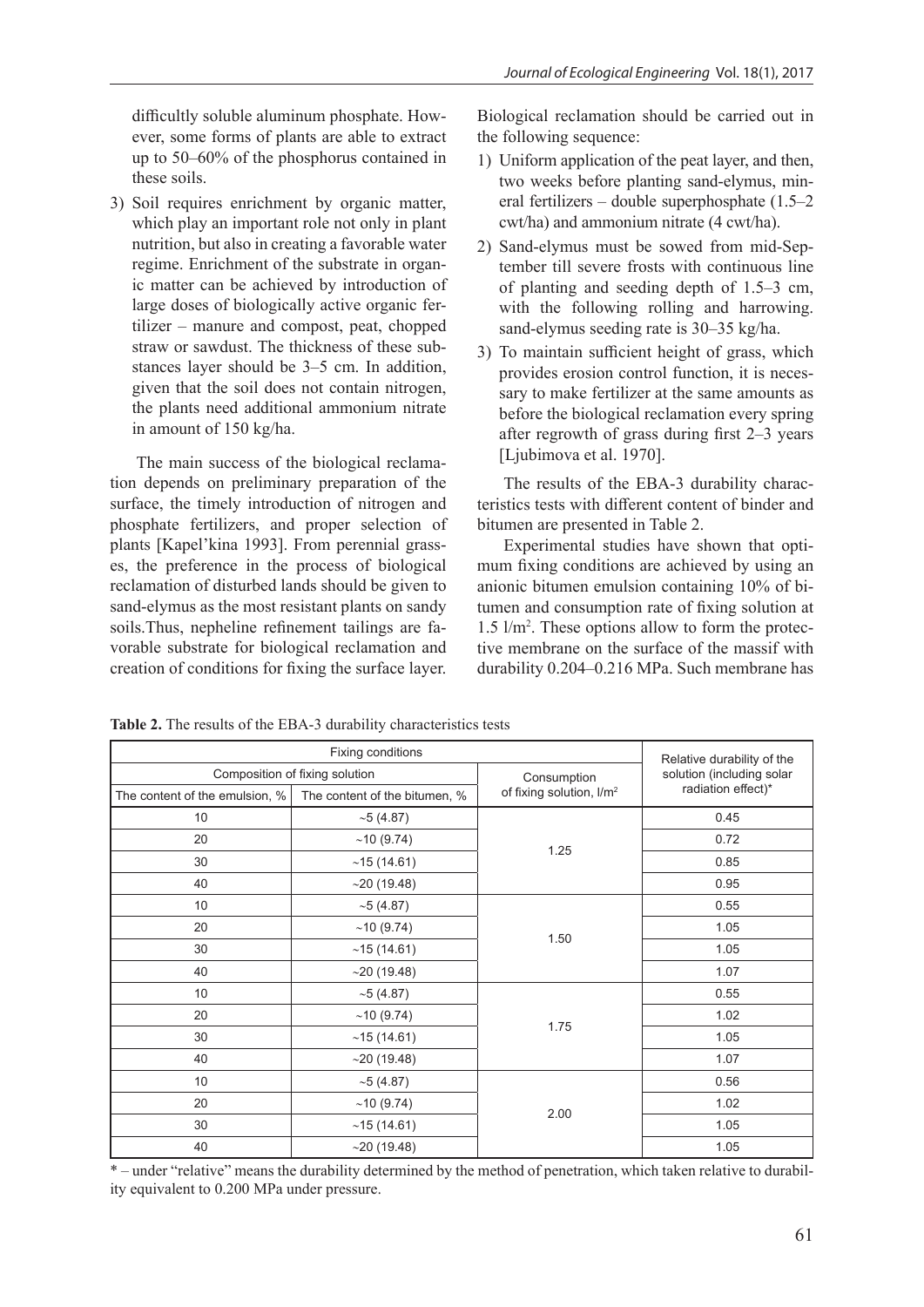weather resistance, and is not destroyed during the seasonal period of dusting. Moreover, the pollution of water by emulsifier and bitumen after interaction with membrane is not detected.

As a result of anionic bitumen emulsion use, the dusting volume will be reduced from 249 (with lignosulfonate) to 8 tons per year. At the same time, only 86 tons of dust emission are normative and there are no confirmed limit amount of emission. The annual payment for 249 tons of dust emission is 122 333.4 RUR, and for 8 tons – 235.2 RUR (based on the calculation by formula 1).

The calculation of financial resources economy was carried out on the base of information presented in Table 1. The results showed that the annual cost for the purchase and use of lignosulfonate is 180 mln.RUR, whereas the use of a bitumen emulsion is 60 mln RUR.

Predictive economic effect from replacement of the lignosulfonate on the bitumen emulsion and the dusting reduce on the five-year period is shown in Figure 1.

As noted above, the determination of the discount rate for the evaluation of the project is ambiguous task. Therefore, we evaluate the influence of four factors on the project annual economic effect (Figure 2): lignosulfonate price change, bitumen emulsion price change, change of the rate for normative emission (Tn, Formula 1), area change (with changes only in amount of necessary reagents).

The greatest impact on the economic effect cause the change of lignosulfonate price. The minor effect cause the change of tax rate for normative emission, due to its inadequately low value. The effect from changes in these factors showed in Table 3.

### **CONCLUSION**

Proposed reclamation method is safe and effective in reducing the negative impact of technogenic massif on the air. The main advantage of the



**Figure 1.** Predictive economic effect from replacement of the lignosulfonate on the bitumen emulsion



**Figure 2.** Relation between annual economic effect from the replacement of the lignosulfonate on the bitumen emulsion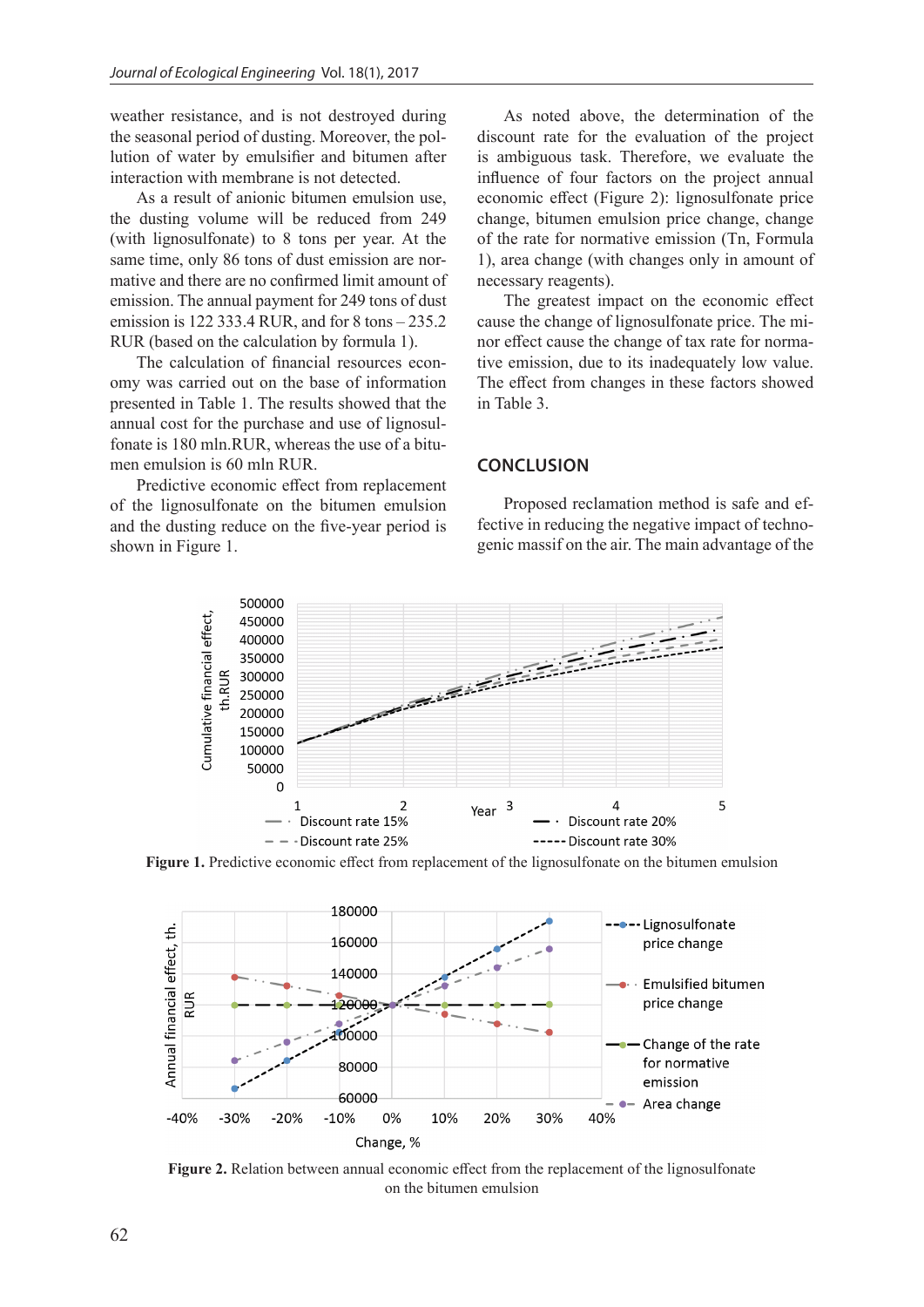| Indicator                                     | Change of<br>the factor | Change of<br>financial effect |
|-----------------------------------------------|-------------------------|-------------------------------|
| Lignosulfonate price change                   | $+10%$                  | $+14.99%$                     |
| <b>Bitumen emulsion price</b><br>change       | $+10%$                  | $-4.9%$                       |
| Change of the rate for<br>Inormative emission | $+10%$                  | $+0.01%$                      |
| Area change                                   | $+10%$                  | $+9.98%$                      |

**Table 3.** The dependence of the economic effect from factors change

proposed method of reclamation is that it can be used on currently working technogenic massifs. Calculations show that the use of the proposed method will significantly improve air quality in the residential areas located near the massif.

Experimental studies have shown that optimum fixing conditions are achieved by using an anionic bitumen emulsion containing 10% of bitumen and consumption rate of fixing solution at 1.5 l/m2 . These options allow to form the protective membrane on the surface of the massif with durability 0.204–0.216 MPa.

The estimated economic effect shows the presence of a significant underlying strength of the project, which allows to implement it even in conditions of economic crisis.

#### **Acknowledgements**

The paper is based on research carried out with the financial support of the grant of the Russian Science Foundation (Project No. 14-38- 00009, "The program-targeted management of the Russian Arctic zone development"). Peter the Great St. Petersburg Polytechnic University.

# **REFERENCES**

- 1. Cherepovitsyn A.E., Tsvetkov P.S. 2016. Methodical Approach to Evaluation of the Russian Peat Deposits Exploitation Attractiveness Based on Geology-Technological Criteria. International Journal of Applied Engineering Research, 11(7), 5072–5078.
- 2. Cherepovitsyn A.E., Fedoseev S.V., Teslya A.B., Vyboldina E.Y. 2015. Analysis of production and consumption of rare-earth metals in the EU and the BRICS. Tsvetnye Metally, (5), 5–10. DOI: 10.17580/tsm.2015.05.01
- 3. Didenko N., Kunze K., Skripnuk D. 2015. Russian Export Strategy and Social Sector: Consequences of Resource-Oriented Exports on Population of Russia. Mediterranean Journal of Social Sciences. Part. 6, No. 5. Supplement 2, 473–481.
- 4. Environmental camera Q-SUN Xe-3. The tests for lightfastness and weathering. URL: http://www. qualicont.ru/products/qlab/qsun/ (07.08.2016).
- 5. Fedorec N.G., Medvedeva M.V. 2009. The methodology of soil research of urbanized territories. Petrozavodsk: Karelian research centre of Russian Academy, pp. 84.
- 6. Golovanov A.I., Zimin F.M., Smetanin V.I. (2015) Reclamation of disturbed lands. "DEER" publisher, Moscow, pp. 336.
- 7. GOST 11501-78. Petroleum bitumens. Method for determination of depth of needle penetration (Russia). URL: http://vsegost.com/Catalog/46/4657. shtml (06.08.2016).
- 8. GOST 11505-75. Petroleum bitumen. Method for determination of ductility (Russia). URL: http://vsegost.com/Catalog/16/16661.shtml (06.08.2016).
- 9. GOST 11506-73. Petroleum bitumen. The method of the determination of softening point by ring and ball (Russia). URL: http://vsegost.com/Catalog/83/8324.shtml (06.08.2016).
- 10. GOST 17.4.4.02-84. Methods of soil sampling and sample preparation for chemical, bacteriological, helminthological analysis» (Russia). URL: http://vsegost.com/Catalog/29/29438.shtml (06.08.2016).
- 11. GOST 28168-89. Sampling of soils» (Russia). URL: http://vsegost.com/Catalog/38/38689.shtml (06.08.2016).
- 12. Kapelkina L.P. 1993. Environmental aspects of the optimization of technogenic massifs. Saint Petersburg. Science PROPO. pp. 190.
- 13. Kozlov A.V., Fedoseev S.V., Cherepovitsyn A.E., Gutman S.S., Zaichenko I.M., Marinina O.A., Rytova E.V., P.S. Tsvetkov, Tochilo M.V. 2016. Integrated development of the economic space of the Russian Arctic. Monograph, pp. 315.
- 14. Kozlov A., Gutman S., Zaychenko I., Rytova E., Nijinskaya P. (2015) Environmental management on the basis of Complex Regional Indicators Concept: Case of the Murmansk region. IOP Conference Series: Materials Science and Engineering, 91 (1). DOI: 10.1088/1757-899X/91/1/012073.
- 15. Lyubimova A.A., Medvedev P.M. 1970. Experience of fixing vegetation dusty tailings of ANOF-1 combine "Apatite". Vegetation and industrial pollution. Sverdlovsk. Sciences of the USSR Publisher, 104–111.
- 16. Oleynikov A.G., Storozhenko N.D. 1989. Compositions for fixing dusty surfaces of technogenic massifs. Non-ferrous Metallurgy (scientific and technical journal) No. 10. Ore and Metals, pp. 61–64.
- 17. Ponomarenko T.V., Fedoseev S.V., Korotkiy S.V., Belitskaya N.A. 2016. Managing the Implementa-